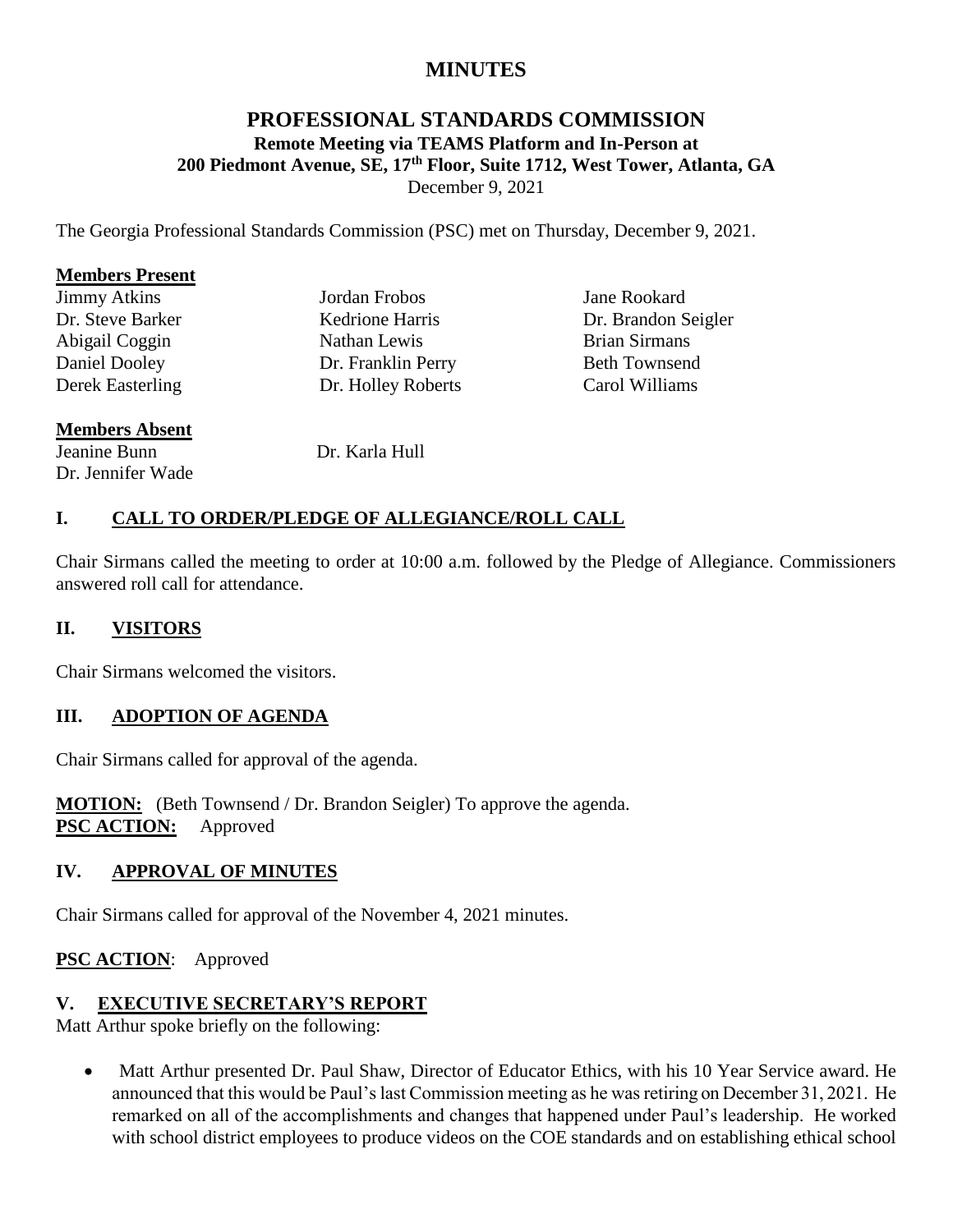cultures, hosted Ethics symposiums on many topics including conduct and prevention, and the appropriate use of social media. He led the development of a state guide on reporting vaping activities and Breach of Contract guidelines. As of late, he has led the task force which led to the development of Paraprofessional Ethics Modules developed by RESAs to help paras avoid ethical missteps. He also

 We are very proud of Georgia TAPP and the work that they do. I am happy to announce that GaTAPP Ambassador, Lee Allen, is the Gwinnett County 2022 Teacher of the Year. He completed the GaTAPP Program at Northwest Georgia RESA. Heather Hanchey, also a GaTAPP Ambassador, is a 5<sup>th</sup> Grade Teacher at Berrien Elementary Teacher. She is the Berrien County District Teacher of the Year. Her school is located in Nashville, Georgia.

## **VI. CHAIR REPORT**

Chair Sirmans also thanked Dr. Paul Shaw for his service. He thanked Paul for personally coming to his school to give him his orientation into the Commission and for making all Commissioners transition easily into their role.

## **VII. RULES PREVIEW AND ADOPTION**

Anne Marie Fenton announced that there were rules for preview and adoption.

## Rules for Preview

505-2-.24 SPECIAL GEORGIA REQUIREMENTS - It is proposed that GaPSC Rule 505-2-.24 SPECIAL GEORGIA REQUIREMENTS, dated July 1, 2020, be AMENDED to revise formatting in one section for clarity and update certification eligibility prior to meeting the exceptional child course requirement.

505-2-.36 RENEWAL REQUIREMENTS - It is proposed that GaPSC Rule 505-2-.36 RENEWAL REQUIREMENTS, dated January 1, 2020, be AMENDED to revise formatting.

505-2-.37 CERTIFICATE EXTENSION FOR ACTIVE MILITARY DUTY - It is proposed that GaPSC Rule 505-2- .35 CERTIFICATE EXTENSION FOR ACTIVE MILITARY DUTY, dated July 1, 2014, be REPEALED as the information contained in this rule was previously added to the Military Support Certificate rule.

505-2-.177 SPECIAL EDUCATION PRESCHOOL AGES 3-5 ENDORSEMENT - It is proposed that GaPSC Rule 505-2-.177 SPECIAL EDUCATION PRESCHOOL AGES 3-5 ENDORSEMENT, July 1, 2019, be AMENDED to update the certificate fields eligible to add the endorsement and remove references to previously issued certificates.

505-2-.187 DRAMATIC WRITING MICRO-ENDORSEMENT - It is proposed that GaPSC Rule 505-2-.187 DRAMATIC WRITING MICRO-ENDORSEMENT, dated October 15, 2018, be RESCINDED and that a new rule with the same number and title be INITIATED to update formatting for consistency and add completion of Georgia Department of Education Dramatic Writing training as an option for adding the endorsement.

505-6-.01 THE CODE OF ETHICS FOR EDUCATORS - It is proposed that GaPSC Rule 505-6-.01 THE CODE OF ETHICS FOR EDUCATORS, dated October 15, 2019, be AMENDED to make definitions consistent, make grammatical corrections, and clarify some standards.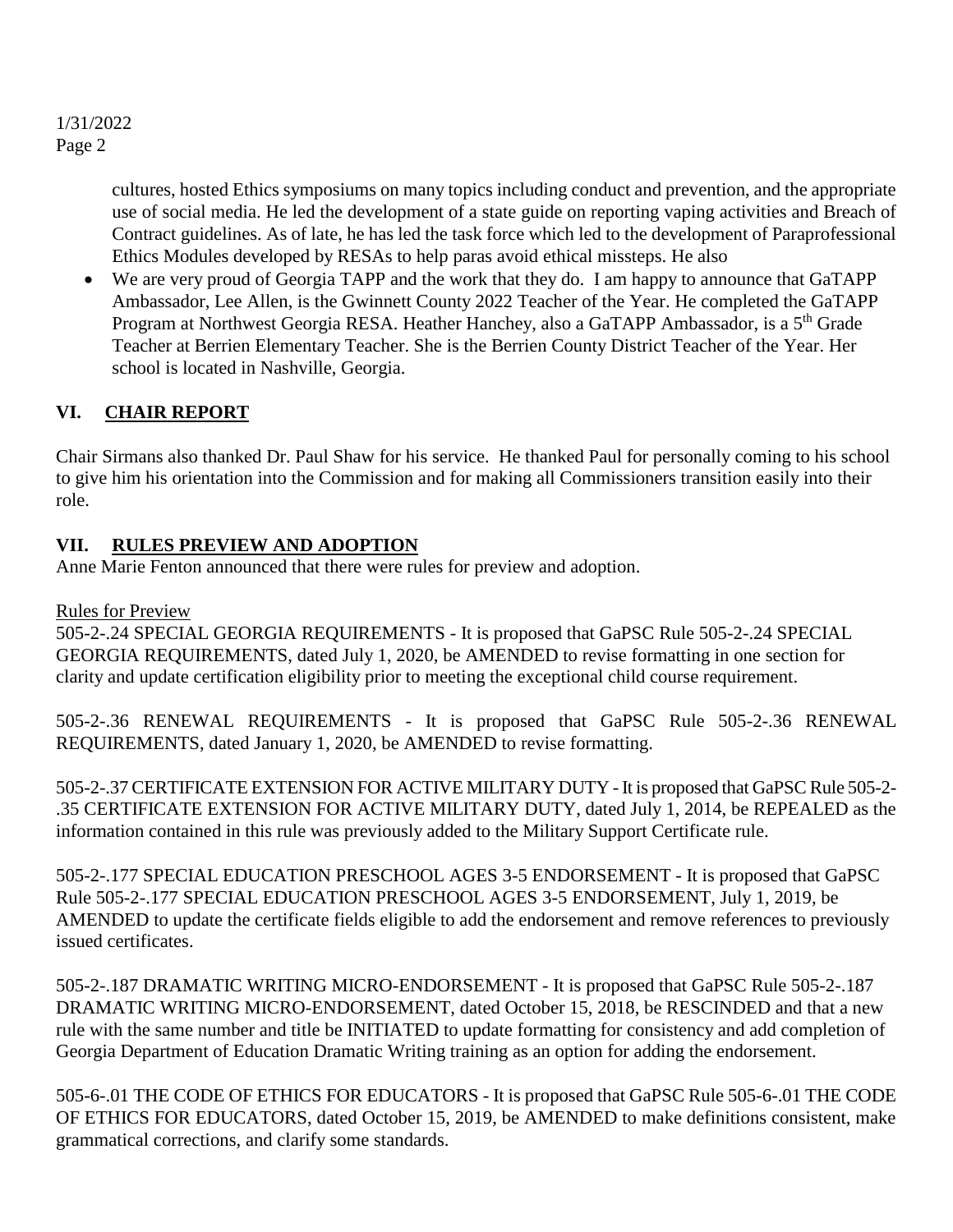505-6-.02 REINSTATEMENT OR RENEWAL OF A SUSPENDED OR REVOKED CERTIFICATE It is proposed that GaPSC Rule 505-6-.02 REINSTATEMENT OR RENEWAL OF A SUSPENDED OR REVOKED CERTIFICATE, dated October 15, 2014, be REPEALED and a rule name change with a new name of PROCEDURES FOR INVALIDATED OR DENIED CERTIFICATION and same number be INITIATED to reflect the name change and to specify who is eligible to file a petition.

Dr. Penney McRoy previewed Educator Preparation rule, GaPSC Rule 505-3-.29, Science Education Program. Dr. McRoy provided Commissioners with a summary of amendments proposed. This proposed rule will come before the Commission for their initiation consideration at the January 13, 2022, meeting, and if initiated, will come back to them for their adoption consideration at the March meeting, and if adopted will become effective April 15, 2022.

Anne Marie asked the Commissioners to adopt the rules that were initiated at the October 14th Commission meeting. During the 30 day public comment period, one comment was received regarding 505-2-.90 Career and Technical Specializations, which has been addressed with the individual. If adopted today, the rules will become effective January 1, 2022.

#### Rules for Adoption

505-2-.90 CAREER AND TECHNICAL SPECIALIZATIONS - It is proposed that GaPSC Rule 505-2-.90 CAREER AND TECHNICAL SPECIALIZATIONS, dated July 1, 2021, be AMENDED to add a specialization in Health Information Technology. 505-2-.173 READING ENDORSEMENT- It is proposed that GaPSC Rule 505-2-.173 READING ENDORSEMENT, dated July 1, 2014, be AMENDED to update formatting, revise the certificate types issued, and clarify the grade level at which Reading may be taught by a Reading Endorsement holder. 505-3-.01 REQUIREMENTS AND STANDARDS FOR APPROVING EDUCATOR PREPARATION PROVIDERS AND EDUCATOR PREPARATION PROGRAMS - It is proposed that Rule 505-3-.01 REQUIREMENTS AND STANDARDS FOR APPROVING EDUCATOR PREPARATION PROVIDERS AND EDUCATOR PREPARATION PROGRAMS, dated January 1, 2021, be AMENDED to include the following clarifications and substantive changes:

- 1. To address SB88, requirements for the preparation of teachers of reading are revised to include the development of fundamental reading skills, including phonemic awareness, phonics, fluency, vocabulary, and reading comprehension.
- 2. Program admission requirements are updated for consistency with revised approval standards effective academic year 2022-23. Included are more flexibility options for EPPs with regard to GPA and the Program Admission Assessment.
- 3. Requirements are revised for embedded endorsement programs.
- 4. Changes and clarifications are made to the types of organizations eligible to seek GaPSC approval.
- 5. Clinical experience setting requirements are clarified.
- 6. Approval review procedures are updated for EPPs seeking or maintaining CAEP accreditation.
- 7. Other, non-substantive amendments further explain definitions and adjust punctuation and formatting.

505-6-.01 THE CODE OF ETHICS FOR EDUCATORS - It is proposed that GaPSC Rule 505-6-.01 THE CODE OF ETHICS FOR EDUCATORS, dated April 15, 2021, be AMENDED to add to definitions and expound on standards.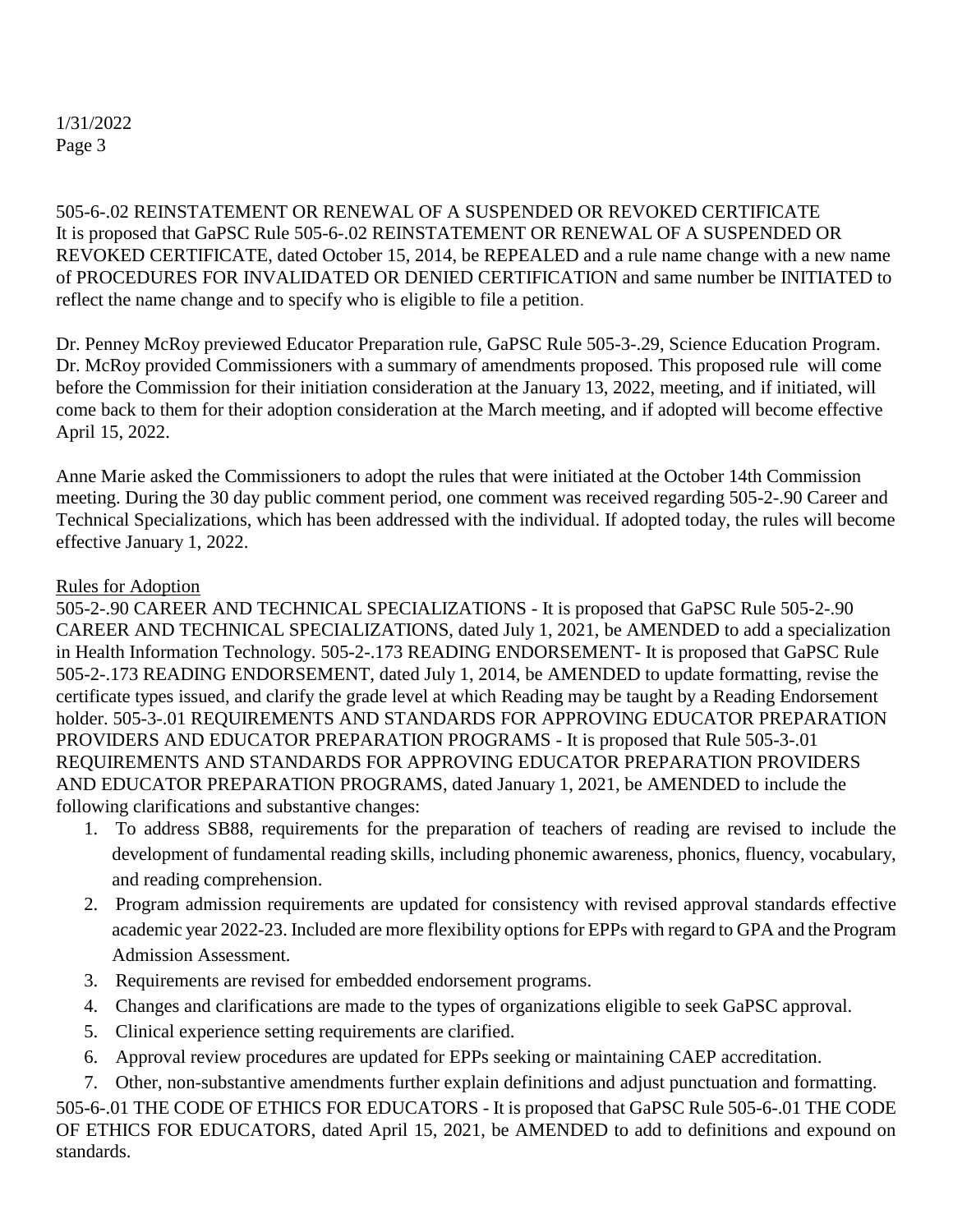**MOTION:** (Beth Townsend / Jordan Frobos) To (1) amend the current rules in Chapter 505-2- Certification, effective January 1, 2022, as follows: 505-2-.90, and 505-2-.173; (2) amend the current rules in Chapter 505-3- Educator Preparation Rules, effective January 1, 2022, as follows: 505-3-.01; and (3) amend the current rules in Chapter 505-6- Professional Practices, effective January 1, 2022, as follows: 505-6-.01. **PSC ACTION:** Approved

## **VIII. REVISED APPROVAL STANDARDS FOR LEADERSHIP AND SERVICE FIELD PROGRAMS**

Dr. Penney McRoy asked the Commissioners if they had any questions regarding the Revised Approval Standards for Leadership and Service Field Programs. Hearing none, Chair Sirmans ask for a motion and second.

**MOTION:** (Jane Rookard / Dr. Holley Roberts) To adopt the Revised Approval Standards for Leadership and Service Field Programs as presented at the November 4, 2021 Commission meeting. **PSC ACTION:** Approved

### **IX. A Certification Story**

Dr. Kelli Young, Director of Certification, and Windy Fortenberry, Assistant Director of Certification, presented a PowerPoint presentation titled "A Certification Story" which gave a summary of their accomplishments and the trials and tribulations that certification faced during a year with Covid.

#### **X. Georgia's Educator Pipeline: 2021-22 Program Enrollment at a Glance**

Dr. Penney McRoy and Joy Fethe presented a PowerPoint presentation titled "Georgia's Educator Pipeline: 2021-22 Program Enrollment at a Glance" which addressed the following:

- Pathways into the Profession
- Teachers, Leaders & School Service Personnel
- Enrollment Trends

## **XI. COMMITTEE REPORTS**

#### **A. Ethics and Professional Conduct --Recommendations and Actions on Cases**

Chair Beth Townsend of the Educator Ethics Review Committee (EERC), gave a preliminary review of the Cases.

1. Chair Townsend reported that the Committee reviewed 71 *Probable Cause* cases during the December 8, 2021, meeting and brought the following recommendations on behalf of the committee:

| $\bf{CASE}$ | <b>STANDARDS VIOLATED</b> | <b>RECOMMENDATION</b> | <u>EERC</u><br><b>RECOMMENDATION</b> |
|-------------|---------------------------|-----------------------|--------------------------------------|
| 20-10-403   | .5a7                      | Reprimand             | Accept                               |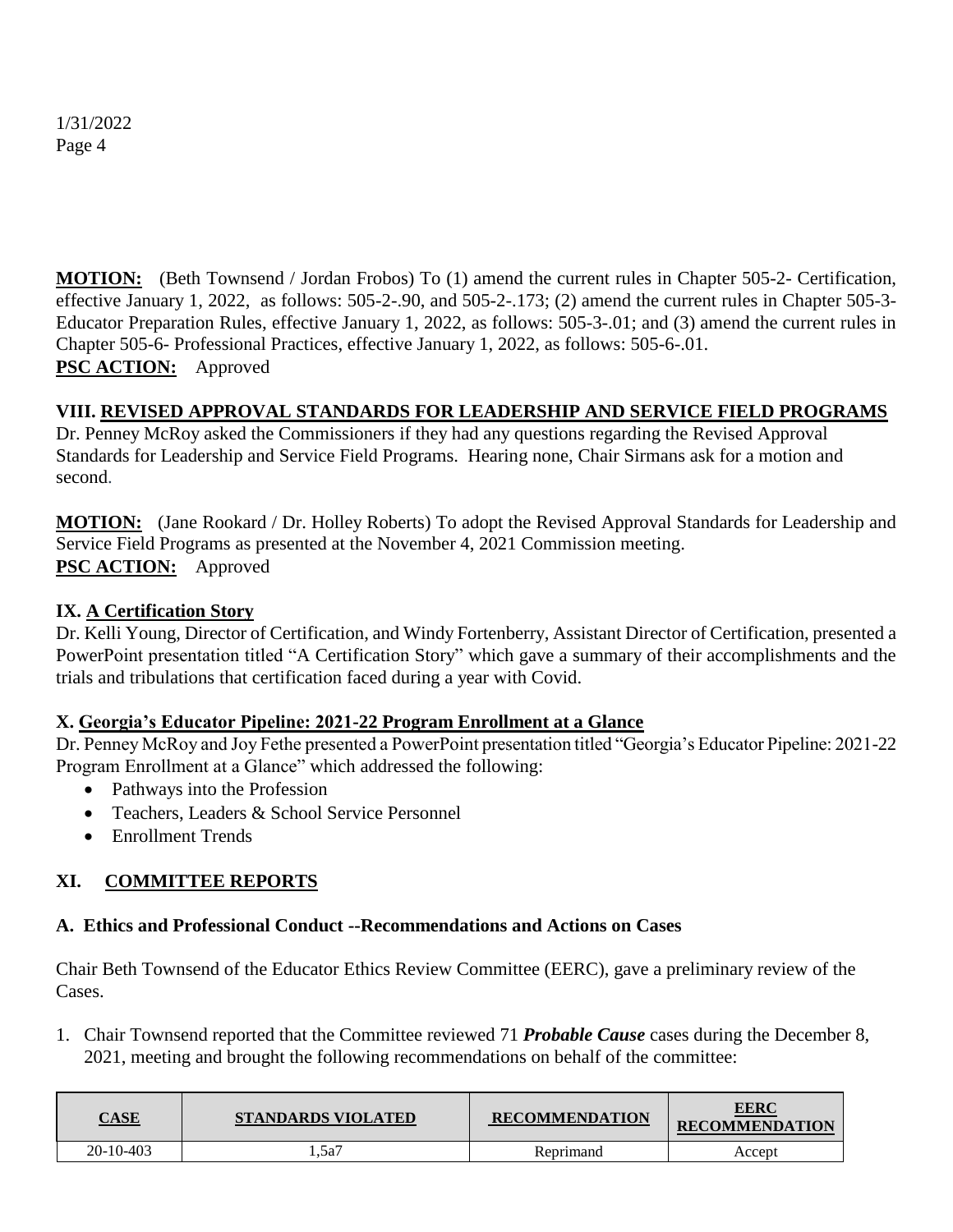| <b>CASE</b>    | <b>STANDARDS VIOLATED</b>                 | <b>RECOMMENDATION</b>              | <b>EERC</b><br><b>RECOMMENDATION</b> |
|----------------|-------------------------------------------|------------------------------------|--------------------------------------|
| 20-11-509      | 1,4                                       | Reprimand                          | Accept                               |
| 21-5-1146      | 9                                         | No Jurisdiction                    | Accept                               |
| $21 - 7 - 5$   | 1,4                                       | Reprimand                          | Accept                               |
| $21 - 8 - 155$ | 1,5a7                                     | Reprimand                          | Accept                               |
| $21 - 8 - 205$ | 1,4,8,9                                   | Reprimand                          | Accept                               |
| $21 - 8 - 221$ | 1,5a7                                     | Deny                               | Accept                               |
| 21-9-255       | 1                                         | Reprimand                          | Accept                               |
| 21-9-268       | $\mathbf{1}$                              | Reprimand                          | Accept                               |
| 21-9-312       | 5a5                                       | <b>NPC</b>                         | Accept                               |
| 21-9-344       | 1,4                                       | Reprimand                          | Accept                               |
| 21-10-378      | 5a7                                       | <b>NPC</b>                         | Accept                               |
| 21-10-385      | 1,5a7                                     | Reprimand                          | Accept                               |
| 21-10-413      | 1,5a7                                     | <b>NPC</b>                         | Accept                               |
| 21-10-462      | 1                                         | Reprimand                          | Accept                               |
| 19-9-390       | 1,5a7,8,9                                 | Revoke                             | Accept                               |
| 19-9-400       | 1,5a7                                     | Revoke                             | Accept                               |
| 20-1-1047      | 1,4,5a7,8,9, 9(2001-2010), 10 (2001-2010) | $\ensuremath{\mathsf{NPC}}$        | Accept                               |
| 20-1-1089      | 1,4,5a7,8,9 (2015),9                      | Revoke                             | Accept                               |
| 20-10-335      | 1,5a7,8,9 (2015), 9 (2018)                | <b>NPC</b>                         | Accept                               |
| 20-12-552      | 4, 9, 5a7                                 | Revoke                             | Accept                               |
| $21 - 1 - 616$ | 1,4,5a7,8, 9 (2002-2017), 10 (2002-2017)  | Reprimand                          | Accept                               |
| 21-3-818       | 2, 9, 5a7                                 | Revoke                             | Accept                               |
| 21-3-852       | Suspension 10 days<br>4, 9, 5a7           |                                    | Accept                               |
| 21-6-1224      | 1, 2, 9, 5a7                              | Revoke                             | Accept                               |
| 21-6-1262      | 9                                         | Suspension 20 days                 | Accept                               |
| $21 - 7 - 87$  | 1,4,8,9                                   | Reprimand                          | Accept                               |
| $21 - 8 - 115$ | 1,4,5a7,9 (2002),10 (2002)                | Reprimand                          | Accept                               |
| $21 - 8 - 203$ | 1, 2, 9, 5a7                              | <b>NPC</b>                         | Accept                               |
| 21-8-207       | 9                                         | <b>NPC</b>                         | Accept                               |
| 21-8-209       | 9                                         | Suspension 90 days                 | Accept                               |
| 21-8-217       | <b>NPC</b><br>1,2,9,5a7                   |                                    | Accept                               |
| 21-8-218       | 1, 9, 5a7                                 | Suspension 1 year                  | Accept                               |
| 21-8-219       | 9, 5a7                                    | Suspension 90 days                 | Accept                               |
| $21 - 8 - 223$ | 9,5a7                                     | Suspension 90 days                 | Accept                               |
| 21-8-224       | 9                                         | Suspension 90 days                 | Accept                               |
| 21-8-232       | 1,4,5a7,8,10 (2013)<br>Revoke             |                                    | Accept                               |
| $21 - 8 - 243$ | Revoke<br>1, 5, 9, 5a7                    |                                    | Accept                               |
| 21-9-249       | 9,5a7                                     | Suspension 90 days                 | Accept                               |
| 21-9-257       | 9, 5a7                                    | Suspension 90 days                 | Accept                               |
| 21-9-258       | 3, 9                                      | ${\rm MPC}$                        | Accept                               |
| 21-9-259       | 1,9,5a7                                   | NPC                                | Accept                               |
| 21-9-262       | 3, 4, 9, 5a7                              | Suspension 1 year                  | Accept<br>Accept                     |
| 21-9-270       |                                           | Suspension 90 days<br>1, 2, 9, 5a7 |                                      |
| 21-9-271       | 9                                         | <b>NPC</b>                         | Accept                               |
| 21-9-272       | 9,5a7                                     | NPC                                | Accept                               |
| $21 - 9 - 276$ | 9                                         | Suspension 90 days                 | Accept                               |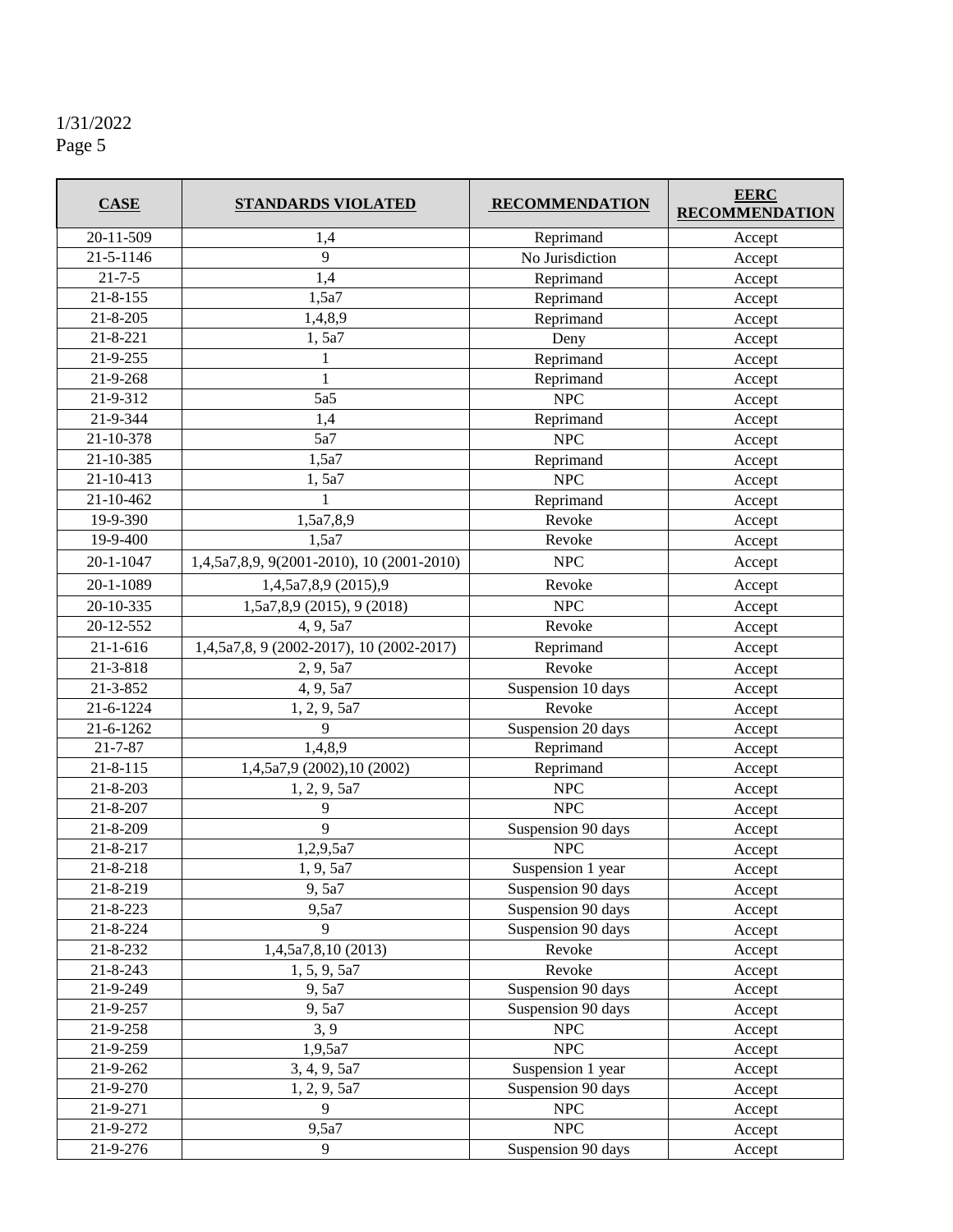| <b>CASE</b>     | STANDARDS VIOLATED | <b>RECOMMENDATION</b> | <b>EERC</b><br><b>RECOMMENDATION</b> |
|-----------------|--------------------|-----------------------|--------------------------------------|
| 21-9-277        | 1,9,5a7            | Reprimand             | Accept                               |
| 21-9-281        | 9                  | Suspension 90 days    | Accept                               |
| 21-9-282        | 5a2, 5a5           | Reprimand             | Accept                               |
| 21-9-285        | 3, 4, 9, 5a7       | Suspension 1 year     | Accept                               |
| 21-9-316        | 2, 9, 5a7          | <b>NPC</b>            | Accept                               |
| 21-9-317        | 1,4,8,9            | Reprimand             | Accept                               |
| 21-9-327        | 2,9                | Suspension 10 days    | Accept                               |
| 21-9-335        | 2, 9, 5a7          | ${\rm MPC}$           | Accept                               |
| 21-9-350        | 1, 4, 8, 9, 5a7    | Revoke                | Accept                               |
| 21-9-355        | 1, 9, 5a7          | Reprimand             | Accept                               |
| $21 - 9 - 360$  | 9                  | Suspension 90 days    | Accept                               |
| 21-9-364        | 9                  | Suspension 90 days    | Accept                               |
| 21-10-376       | 7, 9               | <b>NPC</b>            | Accept                               |
| 21-10-386       | 1,4,8,9            | Reprimand             | Accept                               |
| 21-10-387       | 2, 9, 5a7          | Suspension 30 days    | Accept                               |
| 21-10-393       | 1,4,5a7,8,9        | Reprimand             | Accept                               |
| 21-10-394       | 2, 4, 9, 5a7       | Suspension 5 days     | Accept                               |
| 21-10-397       | 4,7,9,10,5a7       | Suspension 90 days    | Accept                               |
| $21 - 10 - 403$ | 1, 2, 5, 9, 5a7    | Revoke                | Accept                               |
| 21-10-409       | 2, 9               | Suspension 2 years    | Accept                               |
| 21-10-423       | 2, 9               | Reprimand             | Accept                               |
| 21-10-431       | 4, 5, 9, 5a7       | Suspension 8 days     | Accept                               |
| 21-10-434       | 9                  | <b>NPC</b>            | Accept                               |
| 21-10-435       | 2, 9, 5a7          | Reprimand             | Accept                               |

2. Chair Townsend reported that the Educator Ethics Review Committee reviewed 1 *Petitions Issue* and brought the following recommendations on behalf of the Committee:

| <b>CASE</b> | PREVIOUS SANCTION   | <b>EERC RECOMMENDATION</b> |  |  |
|-------------|---------------------|----------------------------|--|--|
| 21-10-377   | Voluntary Surrender | Deny                       |  |  |

3. Chair Townsend reported that the Educator Ethics Review Committee reviewed 14 *Settlement Agreements* and brought the following recommendations on behalf of the Committee:

| <b>CASE</b>    | <b>SANCTION</b>    | <b>EERC RECOMMENDATION</b> |
|----------------|--------------------|----------------------------|
| $21 - 2 - 688$ | Reprimand          | Accept                     |
| 21-5-1128      | Reprimand          | Accept                     |
| 21-6-1343      | Reprimand          | Accept                     |
| $21 - 7 - 64$  | Reprimand          | Accept                     |
| $21 - 7 - 77$  | Suspension 10 days | Accept                     |
| $21 - 7 - 95$  | Reprimand          | Accept                     |
| $21 - 8 - 105$ | Reprimand          | Accept                     |
| $21 - 8 - 131$ | Reprimand          | Accept                     |
| $21 - 8 - 183$ | Reprimand          | Accept                     |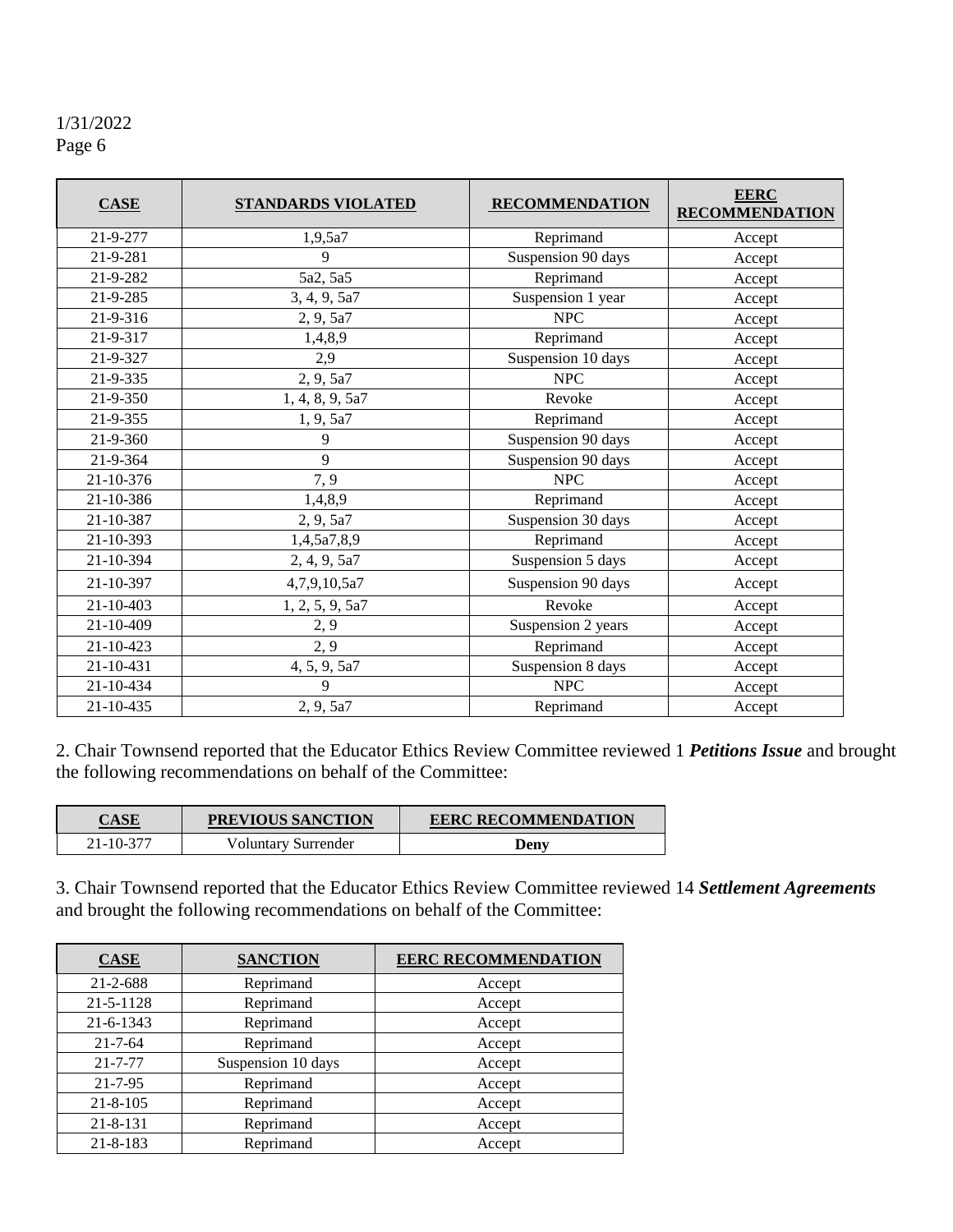| <b>CASE</b>     | <b>SANCTION</b> | <b>EERC RECOMMENDATION</b> |
|-----------------|-----------------|----------------------------|
| $21 - 8 - 228$  | Reprimand       | Accept                     |
| 21-9-311        | Reprimand       | Accept                     |
| $21 - 9 - 325$  | Reprimand       | Accept                     |
| 21-9-345        | Reprimand       | Accept                     |
| $21 - 10 - 441$ | Reprimand       | Accept                     |

4. Chair Townsend reported that the Educator Ethics Review Committee reviewed 19 *Negotiated Settlement Agreements* and brought the following recommendations on behalf of the Committee:

| <b>CASE</b>          | <b>NEGOTIATED</b><br><b>SANCTION</b> | <b>EERC</b><br><b>RECOMMENDATION</b> |
|----------------------|--------------------------------------|--------------------------------------|
| $18 - 7 - 11$        | Suspension 90 days                   | Accept                               |
| 19-3-1138, 19-11-796 | Suspension 10 days                   | Accept                               |
| 19-5-1700            | Warning                              | Accept                               |
| 19-10-622            | Withdrawal                           | Reject                               |
| 19-12-880            | Suspension 60 days                   | Accept                               |
| 20-1-929             | Suspension 45 days                   | Accept                               |
| 20-3-1409            | Suspension 30 days                   | Accept                               |
| 20-5-1516            | Warning                              | Accept                               |
| 20-6-1652            | Suspension 13 days                   | Accept                               |
| $20 - 7 - 74$        | Reprimand                            | Accept                               |
| 20-11-425            | Suspension 3 days                    | Accept                               |
| 20-11-468            | Suspension 2 days                    | Accept                               |
| 20-11-485            | <b>NPC</b>                           | Reject                               |
| $21 - 1 - 622$       | Reprimand                            | Accept                               |
| 21-2-716             | Reprimand                            | Accept                               |
| 21-3-835             | Reprimand                            | Accept                               |
| 21-3-914             | Reprimand                            | Accept                               |
| 21-5-1062            | <b>NPC</b><br>Accept                 |                                      |
| 21-8-119             | Reprimand                            | Accept                               |

## 5. **OTHER BUSINESS**

The Educator Ethics Review Committee recommended approval of the *Other Business Report* as follows:

| <b>CASE</b>     | <b>FINDINGS OF FACTS</b>          | <b>EERC</b><br><b>RECOMMENDATION</b> |
|-----------------|-----------------------------------|--------------------------------------|
| $21 - 12 - 623$ | PID. No Jurisdiction              | No Jurisdiction                      |
| 20-5-1604       | Failure to respond.               | Hold New App                         |
| $21 - 7 - 59$   | Failure to respond.               | Hold New App                         |
| $21 - 7 - 74$   | Failure to respond.               | Hold New App                         |
| $21 - 7 - 78$   | No service.                       | Hold New App                         |
| $21 - 8 - 107$  | Failed to provide requested docs. | Hold New App                         |
| $21 - 8 - 108$  | Failed to provide requested docs. | Hold New App                         |
| $21 - 8 - 112$  | Failed to provide requested docs. | Hold New App                         |
| $21 - 8 - 137$  | Failure to respond.               | Hold New App                         |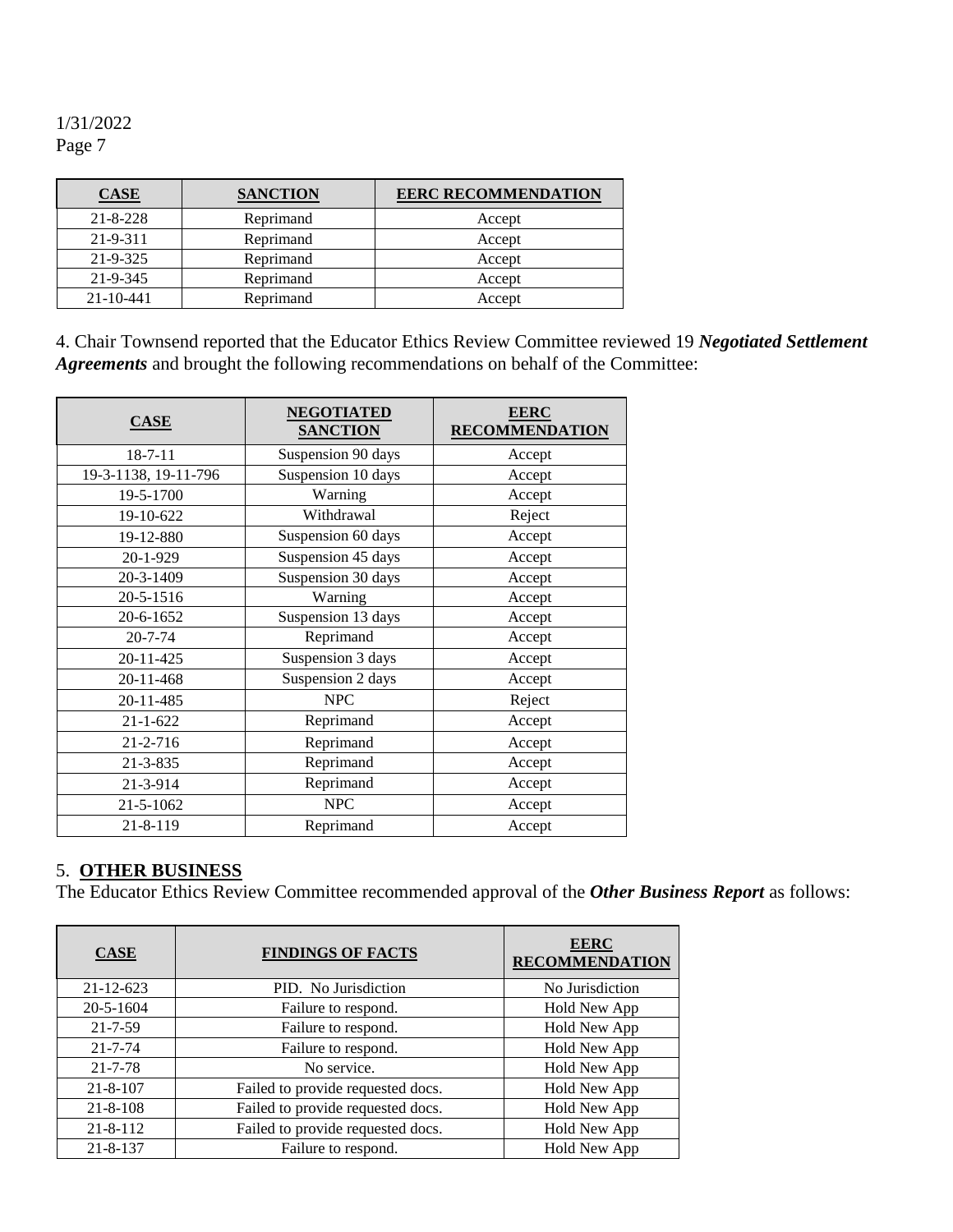| <b>CASE</b>    | <b>FINDINGS OF FACTS</b>                         | <b>EERC</b><br><b>RECOMMENDATION</b> |
|----------------|--------------------------------------------------|--------------------------------------|
| $21 - 8 - 144$ | Failed to provide requested docs.                | Hold New App                         |
| $21 - 8 - 145$ | Failed to provide requested docs.                | Hold New App                         |
| $21 - 8 - 176$ | Failed to provide requested docs.                | Hold New App                         |
| $21 - 8 - 177$ | Failed to provide requested docs.                | Hold New App                         |
| $21 - 8 - 179$ | Failed to provide requested docs.                | Hold New App                         |
| 21-8-199       | Failed to provide requested docs.                | Hold New App                         |
| $21 - 8 - 230$ | Failed to provide requested docs.                | Hold New App                         |
| $21 - 8 - 242$ | Failure to respond.                              | Hold New App                         |
| $21 - 8 - 245$ | Failed to provide requested docs.                | Hold New App                         |
| $21 - 8 - 246$ | Failed to provide requested docs.                | Hold New App                         |
| $21 - 9 - 254$ | Failure to respond.                              | Hold New App                         |
| 21-9-275       | Failure to respond.                              | Hold New App                         |
| 21-3-827       | Expand current investigation                     | Expand                               |
| PID 21-12-641  | Educator self-reports 2019 contract abandonment. | <b>NPC</b>                           |

6. The Educator Ethics Review Committee recommended approval of the *Preliminary Investigative Determination Report* consisting of 94 new complaints received during the months of November and December 2021.

#### 7. **VOLUNTARY SURRENDER**

The Educator Ethics Review Committee recommended approval of 1 *Voluntary Surrender* listed below in which an Educator/Applicant voluntarily accepted a sanction of Revocation or Denial prior to the submission of an investigative case summary for a Probable Cause Determination.

| <b>CASE</b> | <b>STANDARDS</b><br>VIOLATED | <b>SANCTION</b>     | <b>EERC RECOMMENDATION</b> |
|-------------|------------------------------|---------------------|----------------------------|
| 21-10-383   | 1, 2, 9, 5a7                 | Voluntary Surrender | Accept                     |

#### 8. **EXTENSIONS – PRELIMINARY INVESTIGATIVE DETERMINATIONS**

The Educator Ethics Review Committee recommended approval of the 51 *Extensions - Preliminary Investigative Determinations* consisting of the following:

| 21-11-520       | $21 - 11 - 527$ | $21 - 11 - 586$ | 21-11-593       | $21 - 11 - 600$ | $21 - 12 - 613$ | $21 - 12 - 626$ | $21 - 12 - 633$ |
|-----------------|-----------------|-----------------|-----------------|-----------------|-----------------|-----------------|-----------------|
| 21-11-521       | $21 - 11 - 528$ | 21-11-587       | 21-11-594       | $21 - 11 - 601$ | $21 - 12 - 617$ | 21-12-627       | 21-12-634       |
| $21 - 11 - 522$ | $21 - 11 - 529$ | $21 - 11 - 588$ | 21-11-595       | $21 - 11 - 602$ | $21 - 12 - 618$ | $21 - 12 - 628$ |                 |
| 21-11-523       | $21 - 11 - 530$ | 21-11-589       | $21 - 11 - 596$ | $21 - 11 - 609$ | $21 - 12 - 619$ | $21 - 12 - 629$ |                 |
| 21-11-524       | 21-11-531       | $21 - 11 - 590$ | 21-11-597       | $21 - 11 - 610$ | $21 - 12 - 623$ | $21 - 12 - 630$ |                 |
| $21 - 11 - 525$ | 21-11-584       | 21-11-591       | 21-11-598       | $21 - 11 - 611$ | $21 - 12 - 624$ | $21 - 12 - 631$ |                 |
| 21-11-526       | 21-11-585       | $21 - 11 - 592$ | 21-11-599       | $21 - 11 - 612$ | $21 - 12 - 625$ | $21 - 12 - 632$ |                 |
|                 |                 |                 |                 |                 |                 |                 |                 |

#### 9. **EXTENSIONS - INVESTIGATIONS**

The Educator Ethics Review Committee recommended granting an *Investigative Extension* to the following 355 cases: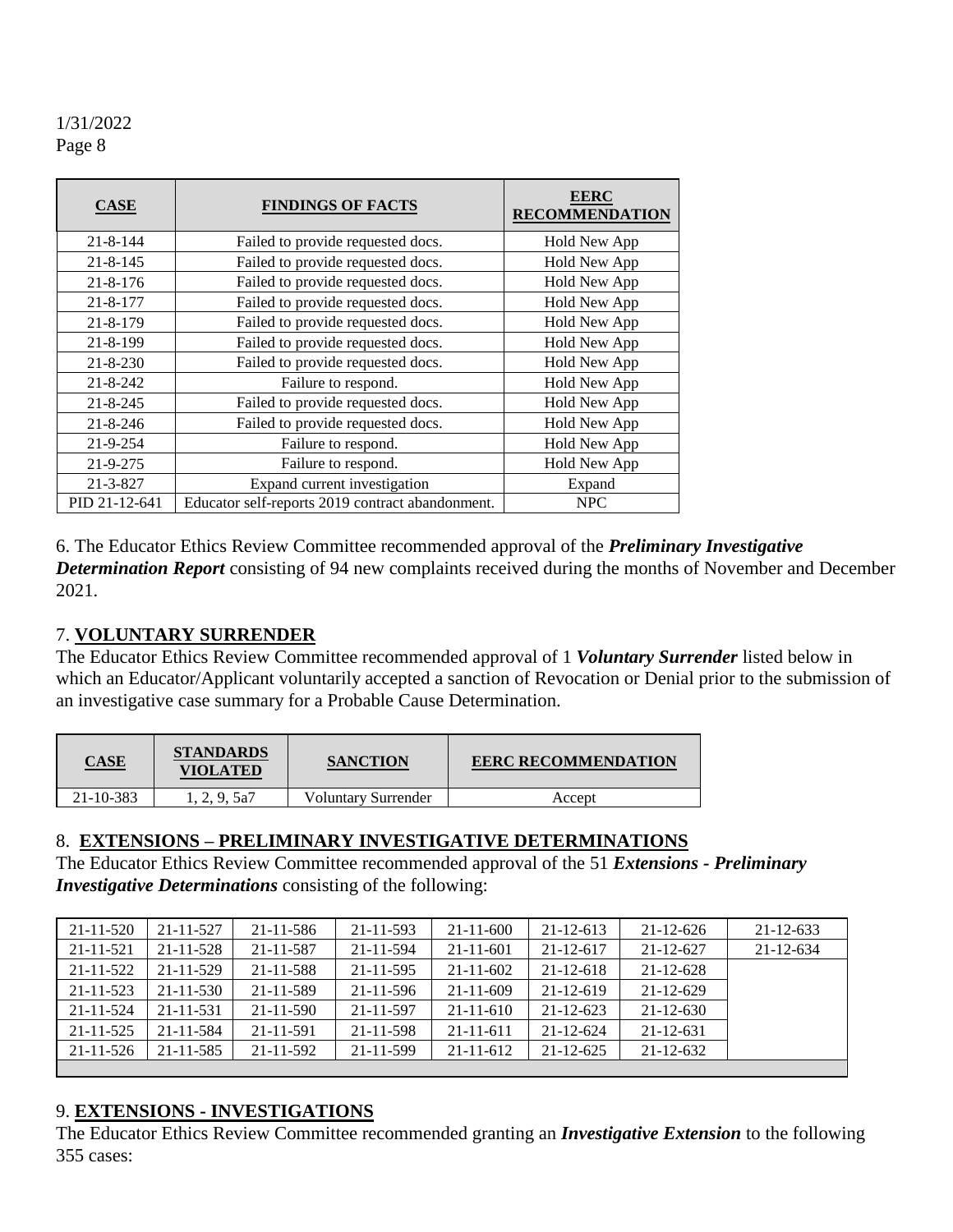| <b>WRITTEN COMPLAINT EXTENSIONS</b> |                 |                |                 |                |           |                |           |
|-------------------------------------|-----------------|----------------|-----------------|----------------|-----------|----------------|-----------|
| 19-2-1106                           | 20-3-1319       | 20-5-1597      | 20-8-193        | $21 - 2 - 663$ | 21-4-1032 | 21-6-1341      | 21-9-279  |
| 19-6-1875                           | 20-3-1321       | 20-5-1601      | $20 - 8 - 195$  | 21-2-666       | 21-4-1034 | $21 - 7 - 12$  | 21-9-288  |
| 19-7-94                             | 20-3-1322       | 20-5-1602      | 20-8-196        | $21 - 2 - 670$ | 21-5-1039 | $21 - 7 - 16$  | 21-9-289  |
| 19-7-97                             | 20-3-1325       | 20-6-1675      | 20-8-201        | 21-2-677       | 21-5-1041 | $21 - 7 - 27$  | 21-9-290  |
| 19-7-100                            | 20-3-1326       | 20-6-1692      | 20-9-259        | 21-2-679       | 21-5-1042 | $21 - 7 - 30$  | 21-9-291  |
| 19-7-107                            | 20-3-1330       | 20-6-1695      | 20-9-261        | 21-2-686       | 21-5-1046 | $21 - 7 - 46$  | 21-9-292  |
| 19-7-128                            | 20-3-1331       | 20-6-1698      | 20-10-323       | 21-2-687       | 21-5-1052 | $21 - 7 - 56$  | 21-9-293  |
| 19-7-138                            | 20-3-1335       | 20-6-1702      | 20-10-336       | $21 - 2 - 695$ | 21-5-1053 | $21 - 7 - 63$  | 21-9-295  |
| 19-7-142                            | 20-3-1338       | 20-6-1705      | 20-10-337       | 21-2-698       | 21-5-1065 | $21 - 7 - 65$  | 21-9-299  |
| 19-7-154                            | 20-3-1379       | 20-6-1706      | 20-10-338       | 21-2-709       | 21-5-1087 | $21 - 7 - 71$  | 21-9-300  |
| 19-8-242                            | 20-3-1384       | 20-6-1707      | 20-10-339       | 21-2-744       | 21-5-1091 | 21-7-73        | 21-9-301  |
| 19-9-376                            | 20-3-1386       | 20-6-1719      | 20-10-340       | 21-2-745       | 21-5-1101 | 21-7-82        | 21-9-304  |
| 19-9-464                            | 20-3-1387       | 20-6-1722      | 20-10-341       | 21-2-748       | 21-5-1105 | $21 - 7 - 84$  | 21-9-306  |
| 19-9-488                            | $20 - 3 - 1411$ | $20 - 7 - 41$  | 20-10-343       | $21 - 2 - 751$ | 21-5-1106 | $21 - 7 - 86$  | 21-9-308  |
| 19-10-534                           | 20-3-1413       | $20 - 7 - 44$  | 20-10-346       | 21-2-756       | 21-5-1107 | 21-7-98        | 21-9-314  |
| 19-10-589                           | 20-3-1417       | $20 - 7 - 45$  | 20-10-352       | 21-2-771       | 21-5-1111 | $21 - 8 - 104$ | 21-9-315  |
| 19-10-596                           | 20-4-1449       | $20 - 7 - 46$  | 20-10-353       | 21-3-785       | 21-5-1112 | $21 - 8 - 118$ | 21-9-321  |
| 19-10-609                           | 20-4-1450       | $20 - 7 - 48$  | 20-10-357       | 21-3-786       | 21-5-1113 | $21 - 8 - 123$ | 21-9-329  |
| 19-10-661                           | 20-4-1453       | $20 - 7 - 54$  | 20-10-360       | 21-3-794       | 21-5-1114 | $21 - 8 - 125$ | 21-9-331  |
| 19-10-674                           | 20-4-1454       | $20 - 7 - 57$  | 20-10-364       | 21-3-795       | 21-5-1117 | $21 - 8 - 126$ | 21-9-338  |
| 19-10-683                           | 20-4-1455       | $20 - 7 - 59$  | 20-10-396       | 21-3-808       | 21-5-1124 | 21-8-132       | 21-9-340  |
| 19-10-689                           | 20-4-1464       | $20 - 7 - 62$  | 20-10-397       | 21-3-815       | 21-5-1135 | 21-8-141       | 21-9-341  |
| 19-11-800                           | 20-4-1465       | $20 - 7 - 66$  | 20-10-402       | 21-3-822       | 21-5-1174 | $21 - 8 - 151$ | 21-9-342  |
| 19-12-857                           | 20-4-1467       | $20 - 7 - 67$  | 20-10-404       | 21-3-827       | 21-5-1181 | 21-8-152       | 21-9-347  |
| 20-1-1057                           | 20-4-1468       | $20 - 7 - 68$  | 20-10-406       | 21-3-832       | 21-5-1185 | $21 - 8 - 153$ | 21-9-348  |
| 20-1-1060                           | 20-4-1469       | $20 - 7 - 69$  | 20-11-418       | 21-3-836       | 21-5-1188 | $21 - 8 - 154$ | 21-9-357  |
| 20-1-1062                           | 20-5-1488       | $20 - 7 - 70$  | 20-11-439       | 21-3-879       | 21-5-1190 | $21 - 8 - 158$ | 21-9-365  |
| 20-1-1069                           | 20-5-1534       | $20 - 7 - 75$  | $20 - 11 - 440$ | 21-3-883       | 21-6-1203 | $21 - 8 - 166$ | 21-9-366  |
| 20-1-1080                           | 20-5-1546       | $20 - 7 - 83$  | 20-11-478       | 21-3-887       | 21-6-1216 | $21 - 8 - 178$ | 21-9-367  |
| 20-1-1081                           | 20-5-1551       | 20-7-94        | 20-11-479       | 21-3-892       | 21-6-1229 | 21-8-182       | 21-9-368  |
| 20-1-1086                           | 20-5-1556       | $20 - 7 - 97$  | 20-11-493       | 21-3-903       | 21-6-1235 | 21-8-186       | 21-9-369  |
| $20 - 1 - 1090$                     | 20-5-1557       | 20-7-98        | 20-11-498       | 21-3-904       | 21-6-1236 | $21 - 8 - 190$ | 21-10-379 |
| 20-1-1091                           | 20-5-1558       | 20-7-99        | 20-12-519       | 21-3-905       | 21-6-1241 | 21-8-193       | 21-10-380 |
| 20-1-1096                           | 20-5-1562       | $20 - 7 - 100$ | 20-12-524       | 21-3-920       | 21-6-1261 | $21 - 8 - 194$ | 21-10-389 |
| 20-1-1103                           | 20-5-1567       | $20 - 7 - 104$ | 20-12-541       | 21-3-928       | 21-6-1280 | 21-8-195       | 21-10-390 |
| 20-1-1105                           | 20-5-1571       | 20-8-117       | 20-12-547       | 21-3-929       | 21-6-1292 | 21-8-198       | 21-10-391 |
| 20-2-1178                           | 20-5-1572       | 20-8-119       | 20-12-551       | 21-4-966       | 21-6-1295 | 21-8-211       | 21-10-392 |
| 20-2-1179                           | 20-5-1575       | 20-8-150       | 20-12-553       | 21-4-969       | 21-6-1298 | 21-8-212       | 21-10-410 |
| 20-2-1250                           | 20-5-1576       | $20 - 8 - 154$ | 20-12-558       | 21-4-984       | 21-6-1299 | 21-8-213       | 21-10-415 |
| 20-2-1254                           | 20-5-1578       | 20-8-177       | $21 - 1 - 605$  | 21-4-986       | 21-6-1316 | $21 - 8 - 215$ | 21-10-418 |
| 20-2-1261                           | 20-5-1579       | 20-8-178       | $21 - 1 - 610$  | 21-4-994       | 21-6-1317 | 21-8-216       |           |
| 20-3-1313                           | 20-5-1585       | $20 - 8 - 180$ | $21 - 1 - 617$  | 21-4-1012      | 21-6-1325 | 21-8-237       |           |
| 20-3-1315                           | 20-5-1587       | 20-8-183       | $21 - 1 - 619$  | 21-4-1024      | 21-6-1326 | 21-8-238       |           |
| 20-3-1316                           | 20-5-1590       | 20-8-190       | $21 - 1 - 646$  | 21-4-1027      | 21-6-1328 | 21-8-241       |           |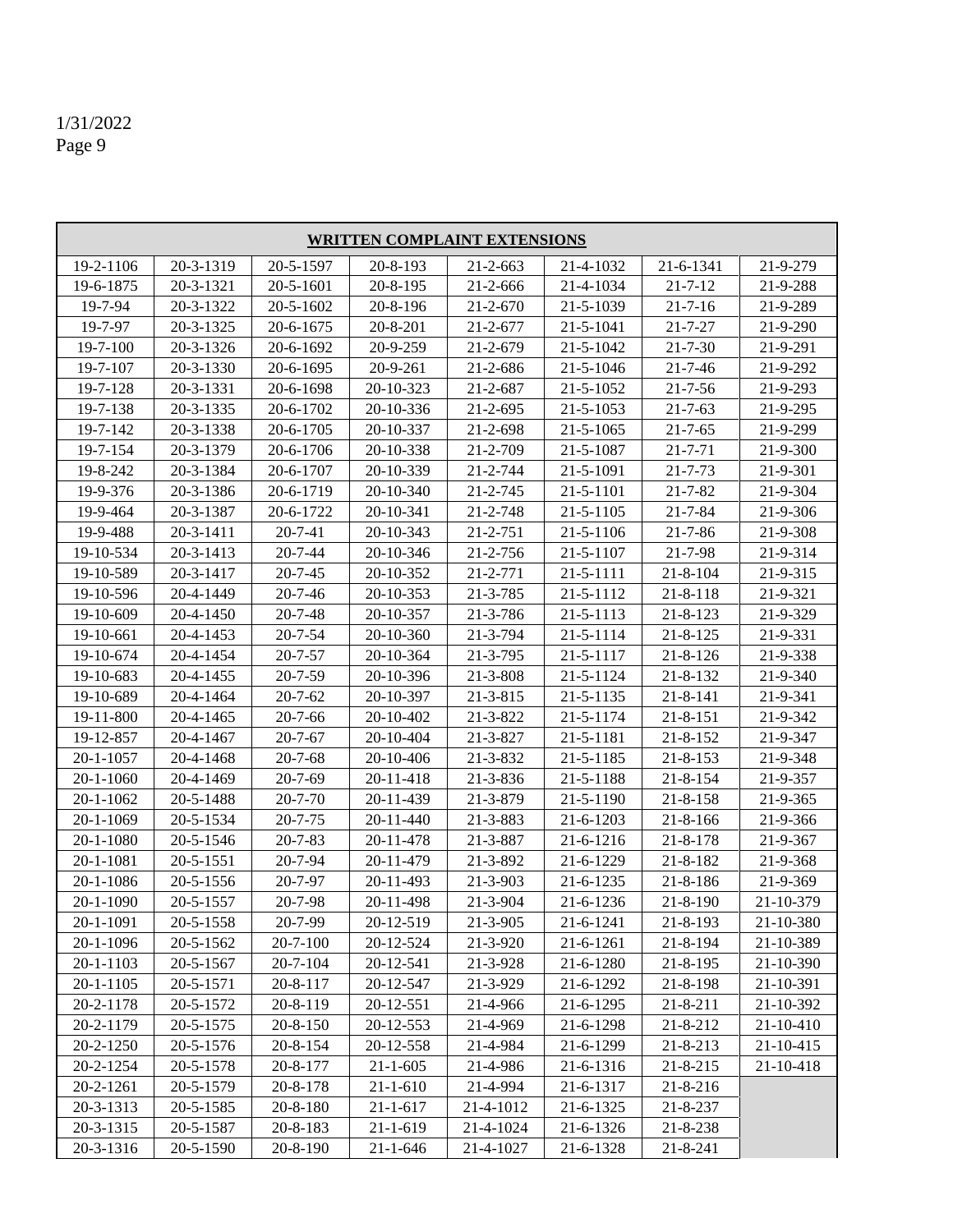| <b>WRITTEN COMPLAINT EXTENSIONS</b> |           |          |                |           |           |          |  |
|-------------------------------------|-----------|----------|----------------|-----------|-----------|----------|--|
| $20 - 3 - 1318$                     | 20-5-1594 | 20-8-191 | $21 - 2 - 661$ | 21-4-1031 | 21-6-1333 | 21-9-253 |  |
|                                     |           |          |                |           |           |          |  |

### 10. **APPLICATIONS FOR CERTIFICATION REPORT**

The Educator Ethics Review Committee recommended to approve a no probable cause determination on 17 cases reflected on the *Applications for Certification Report*.

## 11. **FINAL DECISIONS BY OPERATION OF LAW**

The Commission reviewed the report, which advised of 14 cases now closed without an appeal for a hearing before an Administrative Law Judge.

## 12. **FINAL DECISIONS RENDERED BY AN ADMINISTRATIVE LAW JUDGE**

The Educator Ethics Review Committee recommended to accept the ALJ's sanction on the following:

| CASE                | <b>ORIGINAL SANCTION</b> | <b>ALJ SANCTION</b> | <b>EERC RECOMMENDATION</b> |
|---------------------|--------------------------|---------------------|----------------------------|
| 18-5-1446 20-2-1130 | Revoke                   | Revoke              | Accept                     |
| $19 - 8 - 216$      | Suspension 2 years       | Suspension 2 years  | Accept                     |
| $20 - 7 - 14$       | Suspension 90 days       | Suspension 10 days  | Accept                     |
| 21-2-706            | Suspension 20 days       | NPC                 | Accept                     |
| 21-3-933            | Suspension 20 days       | NPC                 | Accept                     |

Chair Sirmans called for approval of the Educator Ethics Review committee report as presented by Chair, Beth Townsend.

## **PSC ACTION**: Approved

Abstentions: Derek Easterling-PCEs-21-8-243, 21-10-397, PIDs-21-10-452, 453, 454, 21-11-528, 21-11-540, 21-11-581, 582, 583, Abigail Coggin-NCO-20-5-1516, PCE-21-8-203, PIDs-21-10-497, 21-11-580, Carol Williams-NCO-20-3-1409, PIDs 21-10-486, 21-10-487, Beth Townsend-PIDs-21-10-450, 21-10-467, Jordan Frobos-PIDs-21-10-484, 485, 21-11-569, Steve Barker-NCO-20-6-1652, PCE-21-10-431, PIDs-21-11-520, 521, 522, 21-11-568, Jane Rookard-All Cases, Nathan Lewis – All Cases

#### **B. Educator Preparation Standing Committee**

Committee Chair, Dr. Holley Roberts, presented the report of the Educator Preparation Standing Committee.

- 1. Albany State University The Committee recommends Developmental Approval for the Mathematics (6-12); [Master's degree] program reviewed during the Fall 2021 Developmental Approval Review.
- 2. Thomas University The Committee recommends Developmental Approval for the following educator preparation programs reviewed during the Fall 2021 Developmental Approval Review.
	- Computer Science (P-12); [Baccalaureate degree]
	- Educational Leadership Tier I (P-12); [Certification-only; Master's degree]
	- Educational Leadership Tier II (P-12); [Specialist degree]
- 3. The University of North Georgia The Committee recommends Continuing Approval for the Educator Preparation Provider, and the following nineteen educator preparation programs reviewed during the